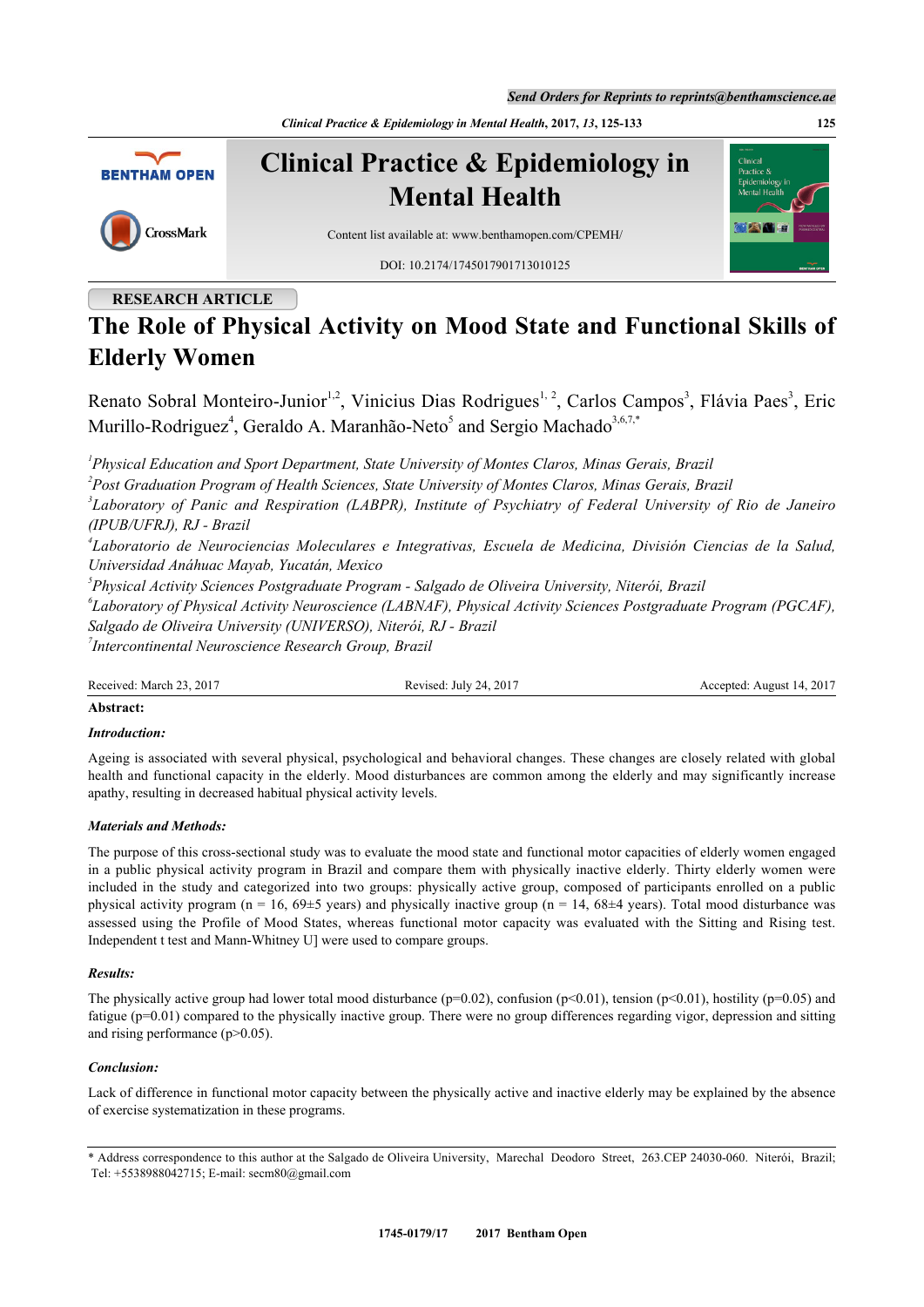**Keywords:** Ageing, Physical activity, Mood, Functional capacity.

#### **1. INTRODUCTION**

Ageing is widely associated with several physical, psychological and behavioral changes [[1\]](#page-6-0). Furthermore, these changes are closely related with global health and functional capacity in the elderly [[1](#page-6-0) - [3](#page-6-1)].

Physical abilities impairment directly affects the functional motor capacity, since a person needs muscle strength and power, flexibility, balance, coordination and aerobic/anaerobic endurance in order to perform activities of daily living (ADLs)[[1,](#page-6-0) [4](#page-6-2) - [6](#page-6-3)]. Thus, as the aging process changes the functioning of body systems (cardiorespiratory, musculoskeletal, nervous, immune, endocrine, among others), elderly persons experience impaired functionality and disability [[1,](#page-6-0) [7\]](#page-6-4). On the other hand, psychological and behavioral aspects can hinder the elderly's ability to perform ADL due to indirect mechanisms (*e.g.* low self-esteem, apathy and hypokinestetic behavior) [\[44](#page-8-0)]. Mood disorders such as depression are common in the elderly, resulting in reduction of the level of habitual physical activity [\[3,](#page-6-1) [44](#page-8-0)]. Low physical activity levels lead to diminished physical fitness and, consequently, impaired functional motor capacity. For this and other reasons, the elderly suffering from mood disorders tend to avoid exposure to instrumental ADLs, which require greater motor and cognitive complexity [[8,](#page-6-5) [9\]](#page-6-6). Therefore, the factors that play a role in functional disability and mood disturbances in the elderly deserve further investigation, since physical inactivity and mental disorders are some of the factors that are associated with increased risk of mortality [\[10](#page-6-7)].

One of the strategies for improvement of the general aspects of health and especially the increase in physical fitness and neuroprotection is the increased level of physical activity [[11\]](#page-6-8), that may occur by the amount of motor activities on a daily basis, as well as by engaging in programs of regular physical activity (*i.e.*, physical exercise). From the results presented in the literature on the benefits of a healthier lifestyle, public physical activity programs have been created in Brazil to increase the level of physical activity of population and therefore prevent diseases and promote health [\[12](#page-6-9), [13](#page-6-10)].

Many questions have arisen about the actual effectiveness of Brazilian public they do not follow all the recommendations for physical activity interventions and professionals and managers who run these programs lack the required technical and scientific knowledge [[14,](#page-6-11) [15](#page-6-12)]. Due to the lack of systematic physical activity parameters such as intensity, it is possible that the proposed program is not enough to produce physiological and functional improvements, especially considering that many studies on this topic carried subjective measures of physical fitness through perception questionnaires or survey data [[14](#page-6-11), [16](#page-6-13)]. For this reason, it is necessary to assess both mental and physical aspects of elderly participants of physical activity programs by the Brazilian government and compare them with physically inactive elderly, in order to identify whether or not these programs are effective. Therefore, the aim of this study was to evaluate the mood state and functional motor capacities of elderly women engaged in physical activities of a public physical activity program in Rio de Janeiro and compare them with physically inactive elderly.

#### **2. METHOD**

#### **2.1. Study Design and Ethical Aspects**

This study is an analytical cross-sectional study approved by and was approved by the Research Ethics Committee of the University Salgado de Oliveira (approval protocol nº 1.220.341). All procedures performed in this study were in accordance with the ethical standards of Brazilian Council of Health and with the 1964 Helsinki declaration and its later amendments or comparable ethical standards. Participants signed a consent term and the study was approved by Ethics Committee in Research of the Universidade Salgado de Oliveira (nº 1.220.341).

#### **2.2. Sample**

Fifty five elderly women were recruited and evaluated at the Clinical Fisioprime Physiotherapy, located in Campo Grande, Rio de Janeiro, Brazil. Prior to the evaluation all volunteers were informed regarding the study's procedures and signed an informed consent form. Participants were included if they had 60 years or more and excluded if they were participating in any kind of physical exercise program, use of psychotropic drugs, had any neurodegenerative disease or acute musculoskeletal injury. Twenty- five elderly women were excluded (did not met inclusion criteria or declined to participate). Thereby, a total of thirty participants were included in the study and were categorized into two groups based on physical activity levels: physically active elderly women group or physically inactive elderly women group. Participants' physical activity level was classified according to information provided in a personal questionnaire. Participants in the physically active group (PAG) participated in a public physical activity program where they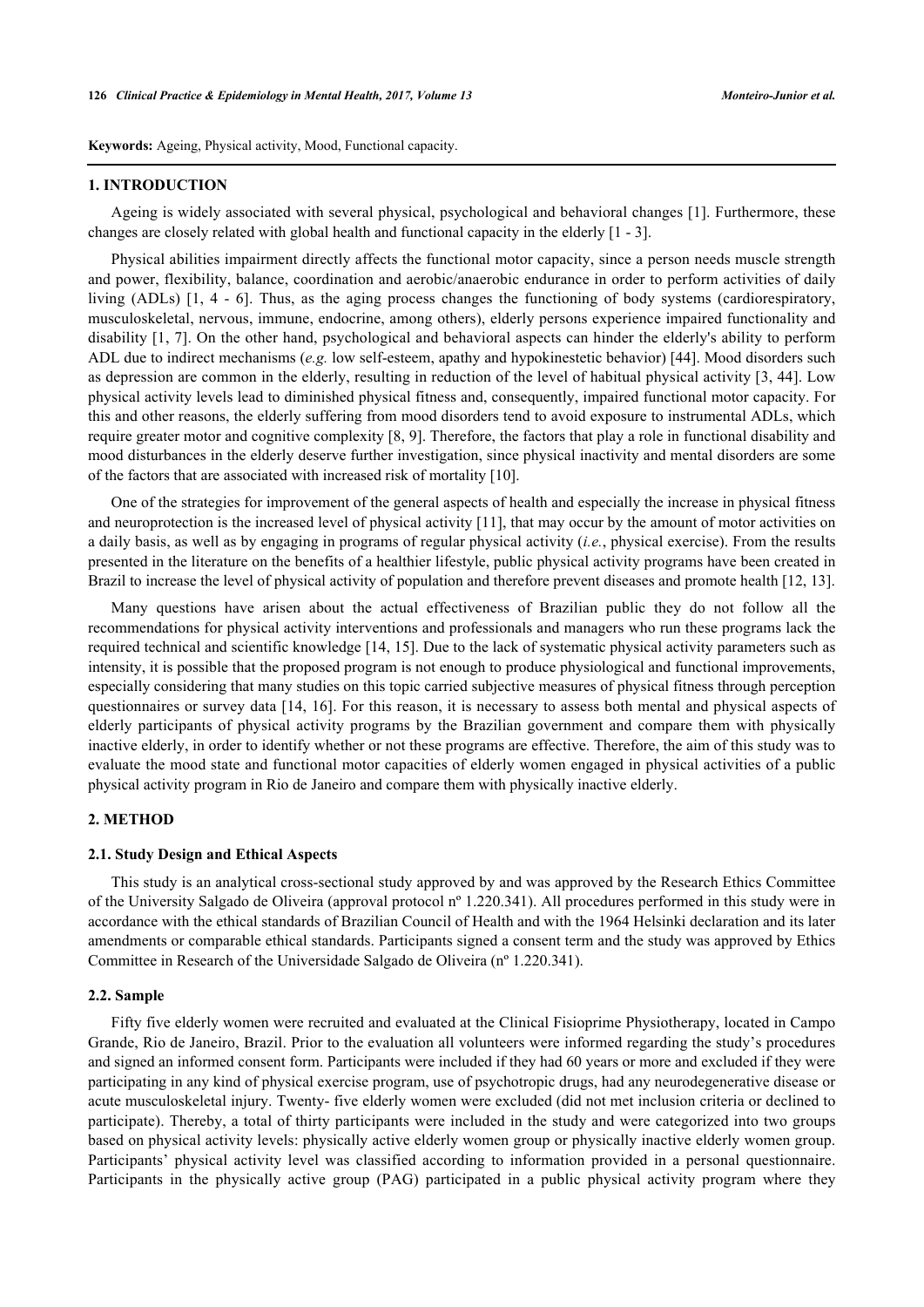performed group-based walking activities, stretching and dance from two to three times per week engaged at least three months  $(n = 16)$ . Participants from the physically inactive group (PIG) did not enroll in the public physical activity program and did not perform any kind of physical activity, except for ADLs ( $n = 14$ ).

#### **2.3. Assessments**

#### *2.3.1. Anamnesis and Anthropometry*

Before anthropometric assessment, the participants completed an interview with questions about family history, preexisting diseases, lifestyle habits (diet, physical activity and/or exercise) and medication use. Physical activity was considered as any activity of daily living (ADL) or other activities with uncontrolled volume and intensity. If intensity and volume were controlled during any activity, it was considered physical exercise. We just collected the aforementioned information to know our sample. Moreover, we would want to certify any use of diet supplements which could influence mood. Then, they were underwent height (measured with a stadiometer) and body mass (measured with anthropometric balance) measurement.

#### *2.3.2. Total Mood Disturbance*

Total Mood Disturbance (TMD) was evaluated using the *Profile of Mood States* (POMS) which assesses the mood state of each individual. Participants were asked several questions regarding how they felt in the last seven days. Each question could be scored from zero to four points. Total score represents the participant's mood and can range from 0 to 196 points (highest score, equals worst mood). The scale comprises of encompasses six domains (tension, depression, fatigue, confusion, hostility and vigor). For this evaluation, we used the validated Portuguese version of the questionnaire with 36 questions regarding mood state [[17](#page-6-14)]. Based on the score of each domain, the final score was calculated using in the equation below:

$$
((T + D + H + F + C) - V) + 100
$$

Where,

 $T =$  tension; D = depression; H = hostility; F = fatigue; C = confusion; V = vigor.

There are no cutoff points in any domain of POMS. The scale was validated using an ordinal measurement with no classification of its score. Thus, as higher is the score, higher is the mood disorder. Internal consistency of this scale is considered high (Cronbach Alpha  $> 0.7$ ).

#### *2.3.3. Functional Motor Capacity*

The Sitting and Rising test (SRT) was used to assess functional motor capacity. This test evaluates the participant's ability to sit and get up from the ground, a functional task which requires several physical aptitudes, namely muscle strength, balance and flexibility [\[18](#page-7-0)]. Moreover, SRT is not only associated with functional capacity but it is also a predictor of all-cause mortality [[19\]](#page-7-1). Each participant initiated the test with five points. Half a point was subtracted for each loss of balance and one point for each time the participant used any body part for support. Each action (sitting down and rising up) was scored independently. Detailed scoring is shown in Table **[1](#page-2-0)**.

<span id="page-2-0"></span>

| Table 1. Score of sit to raise from floor. |  |  |  |  |  |  |  |
|--------------------------------------------|--|--|--|--|--|--|--|
|--------------------------------------------|--|--|--|--|--|--|--|

| <b>Points</b> | <b>Sit</b>                 | Raise                      |  |
|---------------|----------------------------|----------------------------|--|
| 5             | Without Support            | <b>Without Support</b>     |  |
| 4.5           | Imbalance                  | 1 Imbalance                |  |
| 4             | 1 Support                  | 1 Support                  |  |
| 3.5           | 1 Support and 1 Imbalance  | Support and 1 Imbalance    |  |
| 3             | 2 Supports                 | 2 Supports                 |  |
| 2.5           | 2 Supports and 1 Imbalance | 2 Supports and 1 Imbalance |  |
| 2             | 3 Supports                 | 3 Supports                 |  |
| 1.5           | 3 Supports and 1 Imbalance | 3 Supports and 1 Imbalance |  |
|               | 4 Supports                 | 4 Supports                 |  |
| 0.5           | 4 Supports and 1 Imbalance | 4 Supports and 1 Imbalance |  |
| $\theta$      | More than 4 Supports       | More than 4 Supports       |  |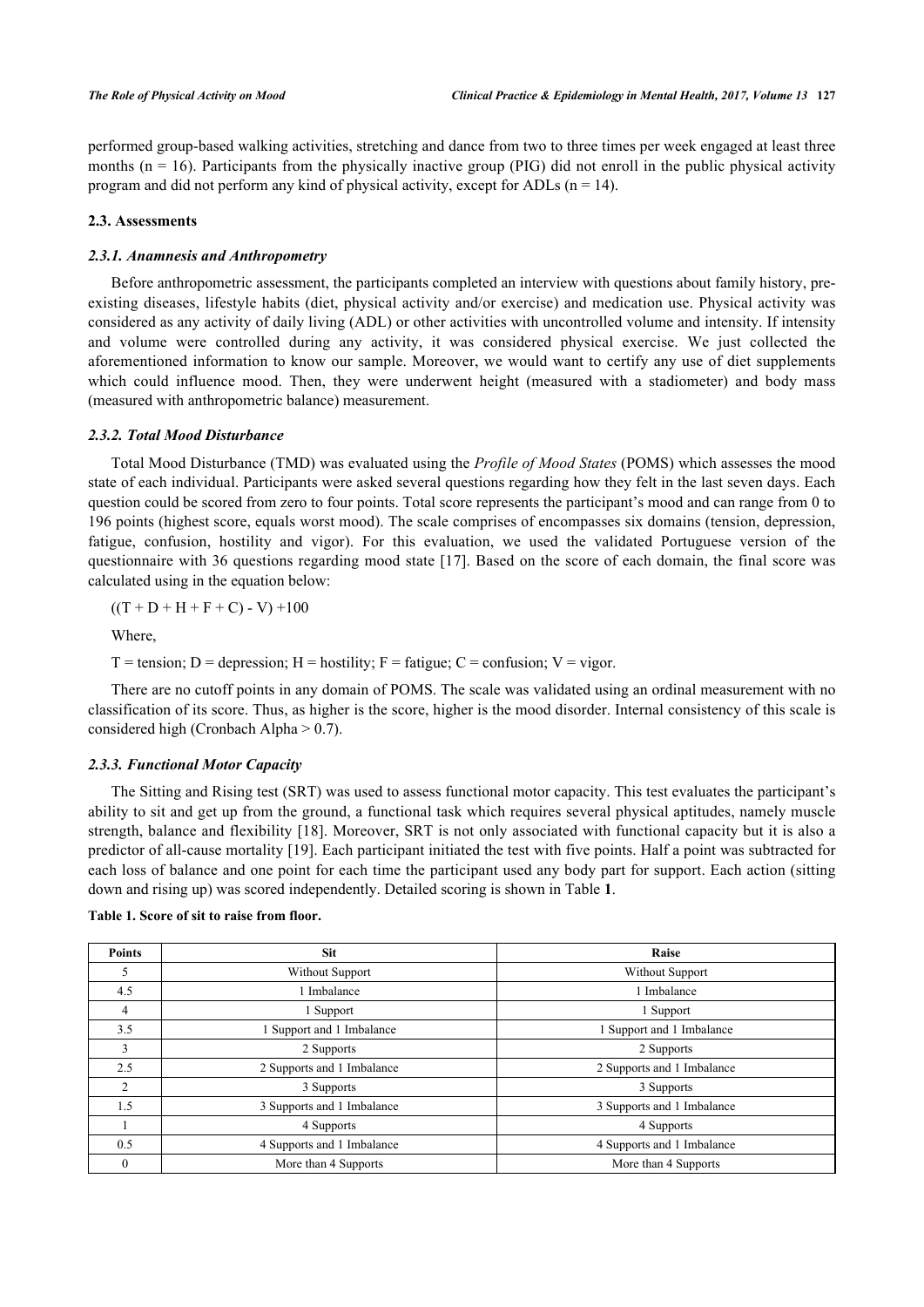#### **2.4. Data Analysis**

Descriptive and inferential statistics were used. Conceptual assumptions for conducting parametric analyzes were verified. For this we used the Shapiro-Wilk test (to check for normal distribution) and the Levene test (to check for homogeneity of variances). Despite the ordinal nature of the POMS questions, the data can be converted to a continuous variable. Therefore, if normality and homogeneity of variances were assured, parametric tests were used. Independent t Tests were used for between-group comparisons regarding TMD total and domain specific scores. Due to non-normal distribution, the Mann-Whitey U test was used for between-group comparisons regarding SRT scores. Demographic data were compared between groups to test homogeneity. All tests were performed using SPSS 17 and the level of significance was set at p≤0.05. In addition, between-group effect sizes (ES) were calculated, according to Cohen [[20](#page-7-2), [21\]](#page-7-3).

## **3. RESULTS**

There were no group differences regarding age (t = 0.35, df = 28, p = 0.72), body mass (t = 0.59, df = 28, p = 0.55) and height ( $t = 0.84$ ,  $df = 28$ ,  $p = 0.4$ ). Hypertension was the most informed disease by participants. Results are shown in Table **[2](#page-3-0)**. Flowchart of recruitment process is shown in Fig. (**[1](#page-3-1)**).

<span id="page-3-0"></span>

|  | Table 2. Comparison between groups. Mean ± standard deviation, median (minimum; maximum). |  |  |
|--|-------------------------------------------------------------------------------------------|--|--|
|  |                                                                                           |  |  |

|             | <b>PAG</b><br>$N = 16$ | <b>PIG</b><br>$N = 14$ | $\mathbf{p}$ |
|-------------|------------------------|------------------------|--------------|
| Age (years) | $69 \pm 5$             | $68 \pm 4$             | $0.72*$      |
| BW (kg)     | $69 \pm 12$            | $66 \pm 11$            | $0,55*$      |
| Height (m)  | $1.55 \pm 0.04$        | $1.53 \pm 0.06$        | $0.45*$      |
| <b>TDM</b>  | $121 \pm 19$           | $141 \pm 24$           | $0.02*$      |
| Tension     | $7.6 \pm 4.7$          | $12.7 \pm 4.9$         | $<0.01*$     |
| Fatigue     | $6.0 \pm 3.9$          | $11.5 \pm 6.8$         | $0.01*$      |
| Confusion   | $4.8 \pm 2.6$          | $9.2 \pm 5.6$          | $< 0.01*$    |
| Depression  | $6.0 \pm 4.7$          | $9.2 \pm 6.5$          | $0,13*$      |
| Hostility   | $4.6 \pm 3.5$          | $9.0 \pm 7.0$          | $0.05*$      |
| Vigor       | $7.8 \pm 6.5$          | $9.0 \pm 6.6$          | $0,60*$      |
| TSF S       | 3(0; 4)                | 2.7(0; 4)              | $0.25^*$     |
| TSF R       | 3(0; 4)                | 2(0; 4)                | $0,06^{\#}$  |

<span id="page-3-1"></span>BW: body weight; TDM: total disturbed mood; TSF: Test to sit and raise from floor; S: sit; R: raise; PAG: physically active elderly women group; PIG: physically inactive elderly women group. \*Independent t Test; \*Mann-Whitney U Test.



Fig. (1). Flowchart of the recruitment process.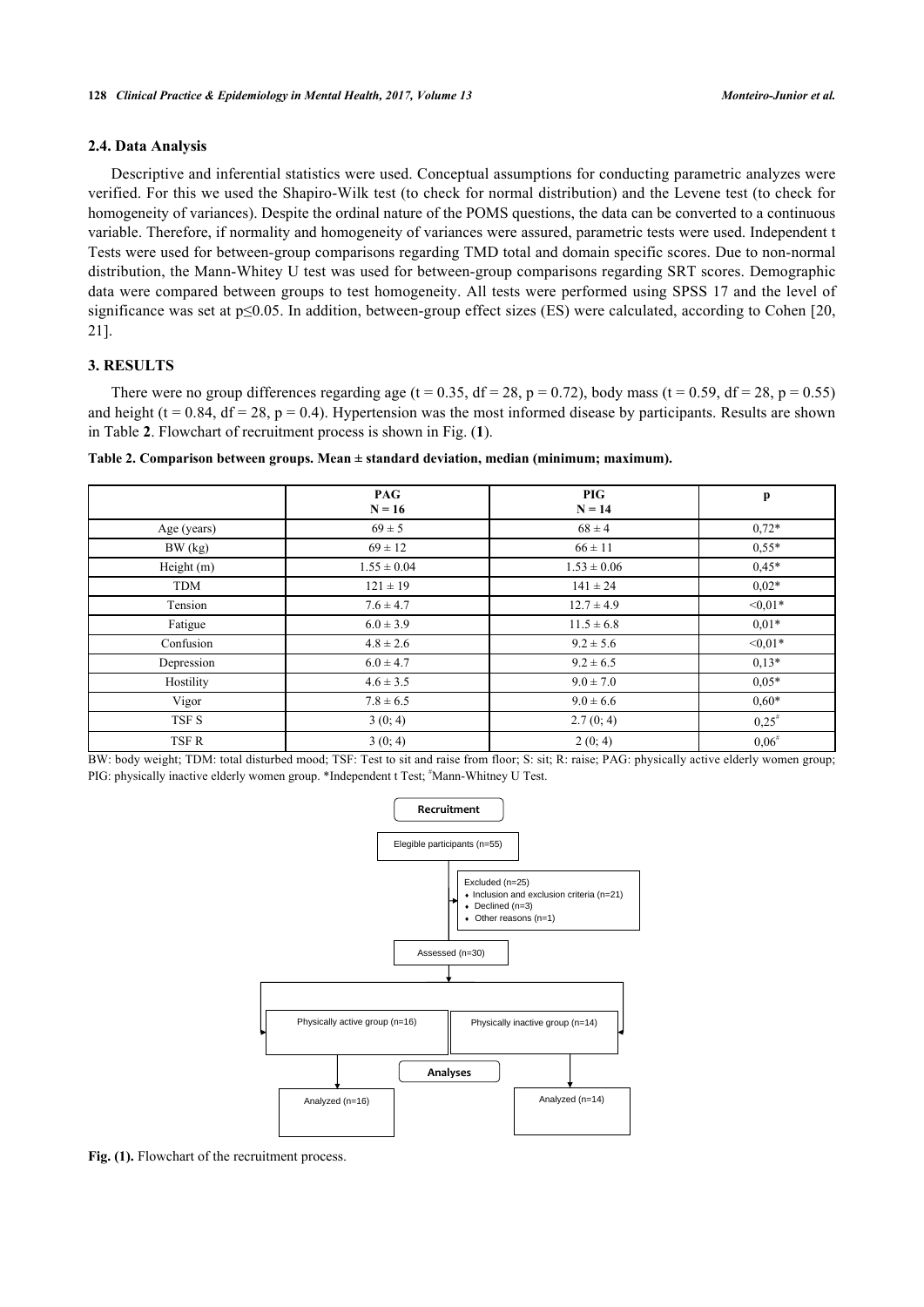<span id="page-4-0"></span>There were statistically significant between group differences in TMD (t = -2.41, df = 28, p = 0.02), tension (t = -2.909, df = 28, p <0.01), fatigue (t = -2.611, df = 28, p = 0.01), confusion (t = -2.800, df = 28, p <0.01) and hostility (t  $= -2.078$ , df = 28, p = 0.05), with lower scores in the physically active group in comparison to the physically inactive group for all variables. However, there were no significant differences in depression ( $t = -1.556$ ,  $df = 28$ ,  $p = 0.13$ ), vigor (t = -0.522, df = 28, p = 0.6) and SRT sitting (U = 86.00; p = 0.25) and rising performance (U = 69.00; p = 0.06). These results are detailed in (Table **[2](#page-3-0)** and Fig. **[2](#page-4-0)**).



**Fig. (2).** Statistically significant between groups differences in POMS subdomains. **\*(p≤0.05).**

The ES ranged from trivial to large, but only the "vigor" domain was classified as trivial, while the "depression" domain was classified as moderate; and other domains and TMD were classified as large (Table **[3](#page-4-1)**).

<span id="page-4-1"></span>

| Table 3. Effect Size between groups (mood). |  |  |  |  |  |  |  |
|---------------------------------------------|--|--|--|--|--|--|--|
|---------------------------------------------|--|--|--|--|--|--|--|

|            | TE   | Classificação |
|------------|------|---------------|
| <b>TDM</b> | 0.93 | Large         |
| Tension    | 1.06 | Large         |
| Fatigue    | 1.01 | Large         |
| Confusion  | 1.03 | Large         |
| Depression | 0.57 | Moderate      |
| Hostility  | 0.81 | Large         |
| Vigor      | 0.18 | Trivial       |
| TSF S      | 0.48 | Small         |
| TSF R      | 0.71 | Moderate      |

TDM: total disturbance of mood; TSF: test of sit to rise from floor; S: sit; R: rise.

#### **4. DISCUSSION**

The aim of this study was to assess the mood state and functional motor capacity of elderly women engaged in a public physical activity program in Rio de Janeiro and compares them with physically inactive elderly. Our results showed that physically active elderly women had lower TMD, fatigue, confusion and hostility than physically inactive elderly. However, functional motor capacity assessed by the participants' ability to sit down on the floor and rise up again was not statistically different between groups. There were moderate to large between group effects favoring the physically active group in all assessed outcomes, with the exception of vigor (trivial effect) and SRT Sitting subtest (small effect).

Our results regarding mood disturbance are consistent with the literature on physical activity and mental health [[11](#page-6-8), [22\]](#page-7-4). Individuals more physically active and consequently with greater physical fitness, have a lower risk of developing mood disorders, Parkinson's and Alzheimer's disease [[11,](#page-6-8) [23](#page-7-5) - [25\]](#page-7-6). Furthermore, Backmand *et al.* [\[26](#page-7-7)] showed that individuals with high levels of physical activity during youth had less chances of developing mood disorders late in life. Our results also corroborate other previous findings stating that high levels of habitual physical activity (frequent performed physical activity) are associated with positive affect[[27](#page-7-8)]. Sarid *et al.* [[28\]](#page-7-9) actually found a positive association between self-reported physical activity and greater joy and vigor in the elderly. Therefore, a more active lifestyle can reduce the risk of developing health problems, mainly mood related disorders. Our results are also likely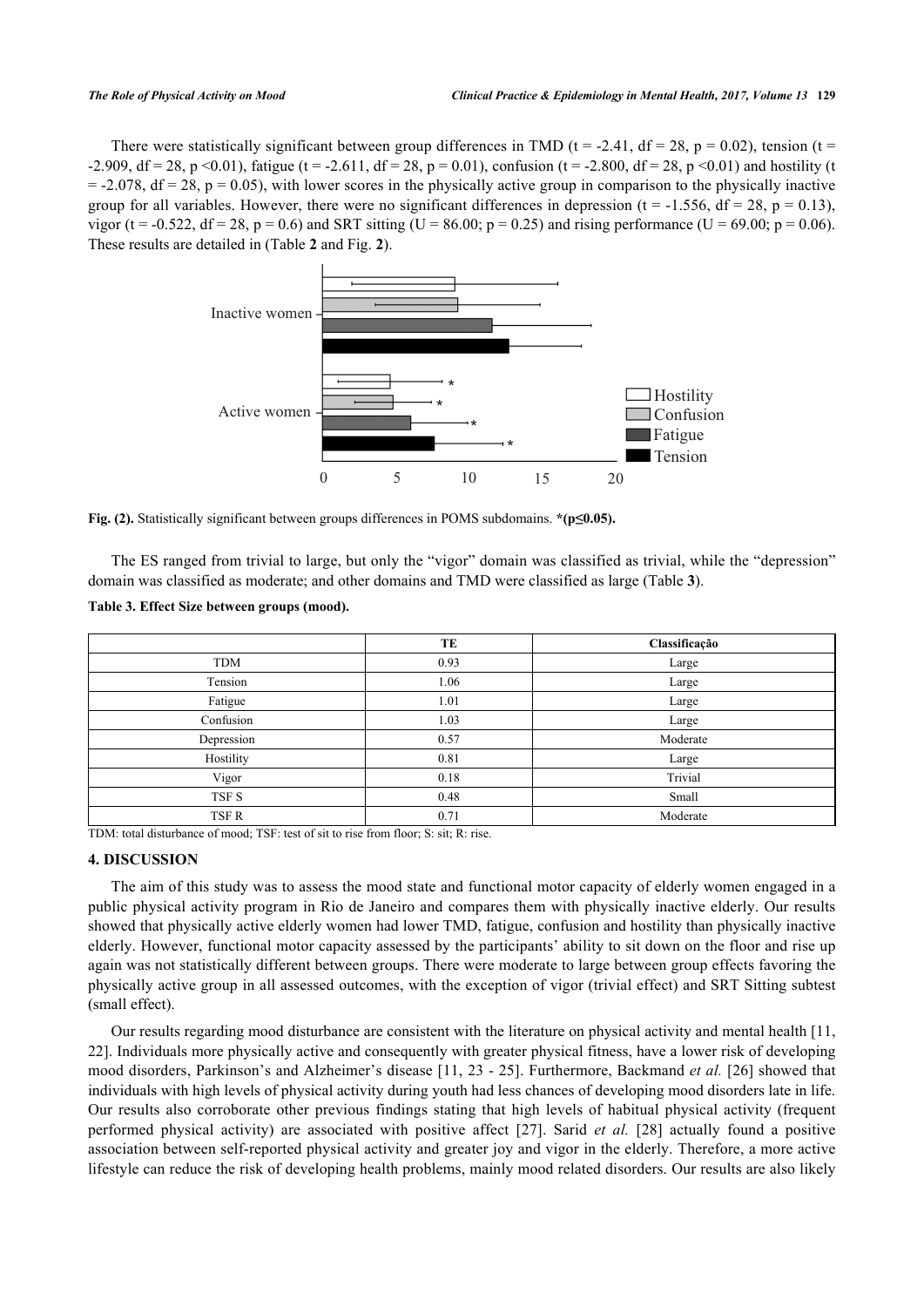explained by the combined effects of physical activity and social interaction [\[29\]](#page-7-10), since the active elderly women engaged in group-based physical activities. Social interaction may have been associated with motivational enhancement provided by the "neurobiological reward system", which is directly involved in mood related processes [\[30](#page-7-11)].

Regarding the motor functional ability to sit and rise from floor, our findings showed no statistically difference between PAG and PIG. This finding is supported in part with other studies that found no association of habitual physical activity level with physical performance, such as muscle strength and balance, despite the relationship with other capabilities (time climbing stairs and walking speed) [[31,](#page-7-12) [32](#page-7-13)]. In a study conducted for 10 years, Daly et al [\[33](#page-7-14)] showed that the level of habitual physical activity reduced the loss of bone density in the elderly, but did not alter muscle strength and gait speed. Therefore, the level of physical activity can be a determining factor for some functional abilities, but not all. According to the context, it is important to note that the findings of functional motor skill are in part in accordance with the few similar studies, which investigated the functional fitness of elderly participants of physical activity programs promoted by government agencies in Brazil. These studies have shown conflicting results of functional capacity of the elderly participants in these programs. For instance, Guimarães *et al*. [[34](#page-7-15)] and Santos *et al.* [\[35](#page-7-16)] found that older people engaged in a public physical activity program only displayed significant improvement on functional motor capacity after the intervention. However, when the authors compared the differences pre-/postprogram for active seniors with inactive elderly (not engaged in physical activity, but assessed at the same times of active elderly) all variables showed increased values of functional capacity.

Therefore, the disparity in the findings on the functional performance of the elderly in physical activity programs managed by public agencies in Brazil shows a necessity to revise the procedures used in conducting such activities. Although unsystematic physical activity has benefits, it is necessary to include the controlled physical exercise in such programs, so that the intensity of activity be prescribed and monitored, providing physiological adaptations and thus improving functional performance. Unsystematic physical activities, especially without intensity control, may provide equivocal results on functional capacity of the elderly [[36](#page-7-17) - [38](#page-7-18)]. On the other hand, a simple walking exercise program, but with intensity monitored at moderate level (50-70% of heart rate reserve) was effective in motor functional aspects [\[36](#page-7-17)]. In summary, in addition to physical activity (*e.g.* ADL, and active leisure activities), physical exercise (planned and repetitive activities with controlled volume and intensity) is necessary to extend the benefits and avoid functional dependence [[1\]](#page-6-0).

There is some evidence highlighting the functional and mental health benefits of physical activity in the elderly. However, in fact, these studies have investigated the effects of physical exercise (regular and systematic physical activity) not physical activity alone (*e.g.* ADLs) [\[39](#page-8-1)], while articles that differ on the functional effects actually investigated unsystematic physical activity [[36](#page-7-17), [40,](#page-8-2) [41](#page-8-3)]. Harris et al [[42\]](#page-8-4) showed a negative association of physically active individuals with the incidence of depression. However, the authors state that there was no control of the duration and intensity of these activities, making it difficult to understand whether the activities were systematized or not. Therefore, although the literature shows the beneficial effects of higher levels of physical activity on mental health, physical performance and more expressive neurobiological responses are more consistent when the exercise is performed [[11,](#page-6-8) [22](#page-7-4), [43\]](#page-8-5). However, according to the official Position Statement of the American College of Sports Medicine, any amount of physical activity is better than inactivity [[1\]](#page-6-0).

The present study has some limitations such as small sample size but mainly the study design (cross sectional). Although there was an association between physical activity and mood disturbance we cannot establish a cause-effect relationship. Therefore, our results should not be generalized.

## **CONCLUSION**

In conclusion, the overall mood disorder, as well as the tension, confusion, fatigue and hostility, showed a lower score in active elderly women than in physically inactive older ones. The lack of difference in functional motor capacity between the physical active and inactive elderly may be explained by the absence of physical activity systematization (exercise with controlled volume and intensity) in these programs.

## **ETHICS APPROVAL AND CONSENT TO PARTICIPATE**

Not applicable.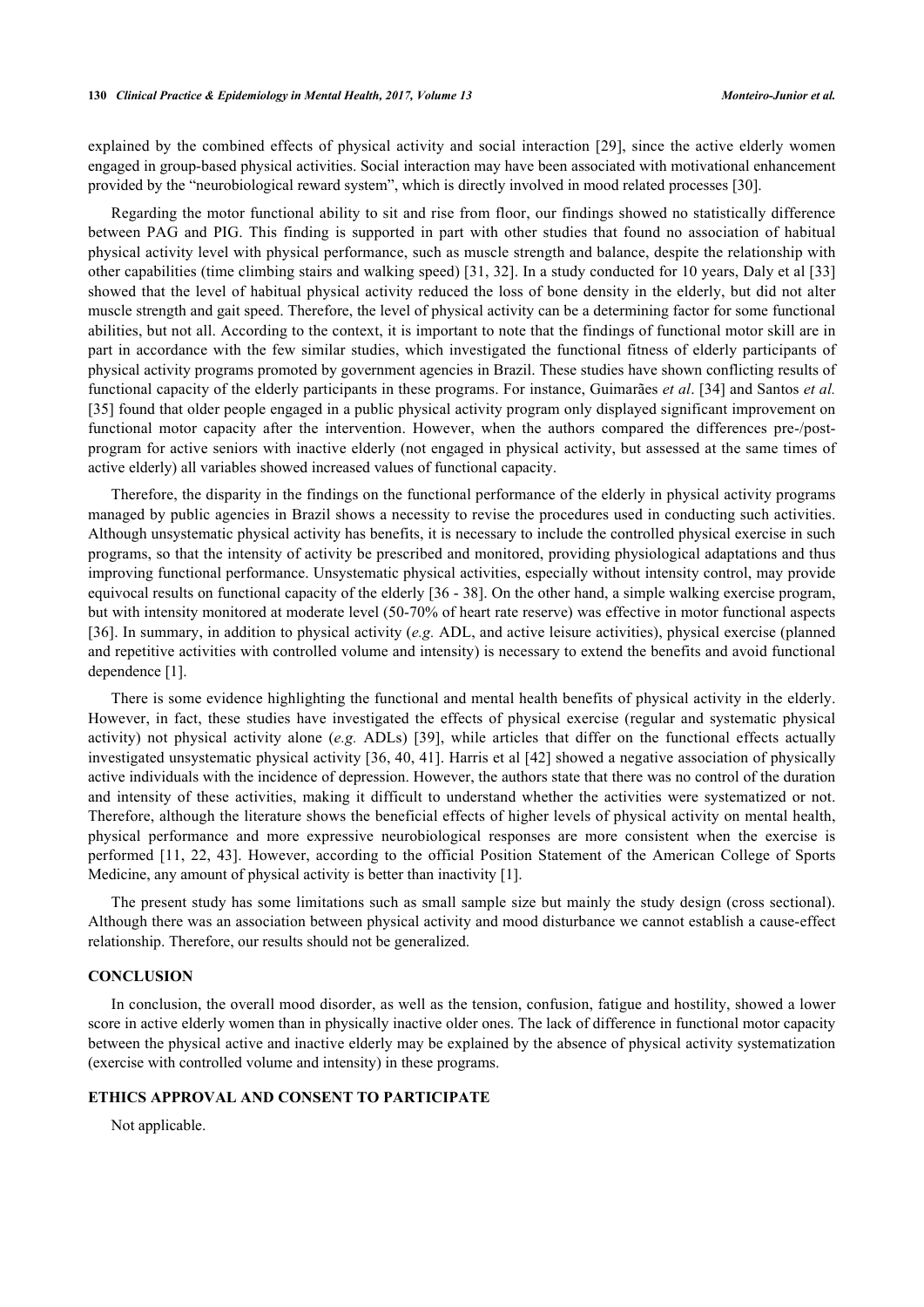#### **HUMAN AND ANIMAL RIGHTS**

No Animals were used for studies that are base of this research.

#### **CONSENT FOR PUBLICATION**

Not applicable.

## **CONFLICT OF INTEREST**

The authors declare no conflict of interest, financial or otherwise.

## **ACKNOWLEDGEMENTS**

This work was supported by Coordenação de Aperfeiçoamento de Pessoal de Nível Superior (CAPES).

#### **REFERENCES**

- <span id="page-6-0"></span>[1] Chodzko-Zajko WJ, Proctor DN, Fiatarone Singh MA, *et al.* American College of Sports Medicine position stand. Exercise and physical activity for older adults. Med Sci Sports Exerc 2009; 41(7): 1510-30. [\[http://dx.doi.org/10.1249/MSS.0b013e3181a0c95c](http://dx.doi.org/10.1249/MSS.0b013e3181a0c95c)] [PMID: [19516148\]](http://www.ncbi.nlm.nih.gov/pubmed/19516148)
- [2] Garber CE, Blissmer B, Deschenes MR, *et al.* American College of Sports Medicine position stand. Quantity and quality of exercise for developing and maintaining cardiorespiratory, musculoskeletal, and neuromotor fitness in apparently healthy adults: guidance for prescribing exercise. Med Sci Sports Exerc 2011; 43(7): 1334-59. [\[http://dx.doi.org/10.1249/MSS.0b013e318213fefb](http://dx.doi.org/10.1249/MSS.0b013e318213fefb)] [PMID: [21694556\]](http://www.ncbi.nlm.nih.gov/pubmed/21694556)
- <span id="page-6-1"></span>[3] Onishi J, Umegaki H, Suzuki Y, Uemura K, Kuzuya M, Iguchi A. The relationship between functional disability and depressive mood in Japanese older adult inpatients. J Geriatr Psychiatry Neurol 2004; 17(2): 93-8. [\[http://dx.doi.org/10.1177/0891988704264738\]](http://dx.doi.org/10.1177/0891988704264738) [PMID: [15157350](http://www.ncbi.nlm.nih.gov/pubmed/15157350)]
- <span id="page-6-2"></span>[4] Al-Abdulwahab SS. The effects of aging on muscle strength and functional ability of healthy Saudi Arabian males. Ann Saudi Med 1999; 19(3): 211-5.

[\[http://dx.doi.org/10.5144/0256-4947.1999.211](http://dx.doi.org/10.5144/0256-4947.1999.211)] [PMID: [17283455](http://www.ncbi.nlm.nih.gov/pubmed/17283455)]

- [5] Alexander NB, Ulbrich J, Raheja A, Channer D. Rising from the floor in older adults. J Am Geriatr Soc 1997; 45(5): 564-9. [\[http://dx.doi.org/10.1111/j.1532-5415.1997.tb03088.x\]](http://dx.doi.org/10.1111/j.1532-5415.1997.tb03088.x) [PMID: [9158576](http://www.ncbi.nlm.nih.gov/pubmed/9158576)]
- <span id="page-6-3"></span>[6] Daley MJ, Spinks WL. Exercise, mobility and aging. Sports Med 2000; 29(1): 1-12. [\[http://dx.doi.org/10.2165/00007256-200029010-00001](http://dx.doi.org/10.2165/00007256-200029010-00001)] [PMID: [10688279\]](http://www.ncbi.nlm.nih.gov/pubmed/10688279)
- <span id="page-6-4"></span>[7] Lai HY, Chang HT, Lee YL, Hwang SJ. Association between inflammatory markers and frailty in institutionalized older men. Maturitas 2014; 79(3): 329-33.

[\[http://dx.doi.org/10.1016/j.maturitas.2014.07.014\]](http://dx.doi.org/10.1016/j.maturitas.2014.07.014) [PMID: [25132319](http://www.ncbi.nlm.nih.gov/pubmed/25132319)]

- <span id="page-6-5"></span>[8] Giebel CM, Challis D, Montaldi D. Understanding the cognitive underpinnings of functional impairments in early dementia: a review. Aging Ment Health 2015; 19(10): 859-75. [\[http://dx.doi.org/10.1080/13607863.2014.1003282\]](http://dx.doi.org/10.1080/13607863.2014.1003282) [PMID: [25632849](http://www.ncbi.nlm.nih.gov/pubmed/25632849)]
- <span id="page-6-6"></span>[9] Pavela G. Functional Status and Social Contact Among Older Adults. Res Aging 2015; 37(8): 815-36. [\[http://dx.doi.org/10.1177/0164027514566091\]](http://dx.doi.org/10.1177/0164027514566091) [PMID: [25651594](http://www.ncbi.nlm.nih.gov/pubmed/25651594)]
- <span id="page-6-7"></span>[10] Lo AX, Donnelly JP, McGwin G Jr, Bittner V, Ahmed A, Brown CJ. Impact of gait speed and instrumental activities of daily living on allcause mortality in adults  $\geq 65$  years with heart failure. Am J Cardiol 2015; 115(6): 797-801. [\[http://dx.doi.org/10.1016/j.amjcard.2014.12.044\]](http://dx.doi.org/10.1016/j.amjcard.2014.12.044) [PMID: [25655868](http://www.ncbi.nlm.nih.gov/pubmed/25655868)]
- <span id="page-6-8"></span>[11] Matta Mello Portugal E, Cevada T, Sobral Monteiro-Junior R, *et al.* Neuroscience of exercise: from neurobiology mechanisms to mental health. Neuropsychobiology 2013; 68(1): 1-14. [\[http://dx.doi.org/10.1159/000350946\]](http://dx.doi.org/10.1159/000350946) [PMID: [23774826](http://www.ncbi.nlm.nih.gov/pubmed/23774826)]
- <span id="page-6-9"></span>[12] Saúde Md. Avaliação da efetividade de programas de atividade física no Brasil. 2011.
- <span id="page-6-10"></span>[13] Benedetti TR, Gonçalves LH. Mota JAPdS: Uma proposta de política pública de atividade física para idosos. Texto Contexto Enferm 2007; 16: 387-98. [\[http://dx.doi.org/10.1590/S0104-07072007000300003\]](http://dx.doi.org/10.1590/S0104-07072007000300003)
- <span id="page-6-11"></span>[14] Esteves JVDC, Andreato LV, Moraes SMF, Prati ARC. Estilo de vida de praticantes de atividades físicas em academias da terceira idade de Maringá - PR Conexões: revista da Faculdade de Educação Física da UNICAMP 2010; 8: 119-29.
- <span id="page-6-12"></span>[15] Esteves JV, Andreato LV, Pastório JJ, Versuti JK, Almeida HD, Moraes SM. O uso de academias da terceira idade por idosos modifica parâmetros morfofuncionais? *Acta Scientiarium.* Health Sciences 2012; 34: 31-8.
- <span id="page-6-13"></span>[16] Mezzadri F, Cavichiolli F, Souza D. Sports and Leisure: subsidies for the development and management of public policies 2006.
- <span id="page-6-14"></span>[17] Viana MF, Almeida P, Santos RC. Portuguese adaptation of the reduced version of the POMS Humor Profile. Psychological Analysis 2012 Dec 7; 19(1): 77-92.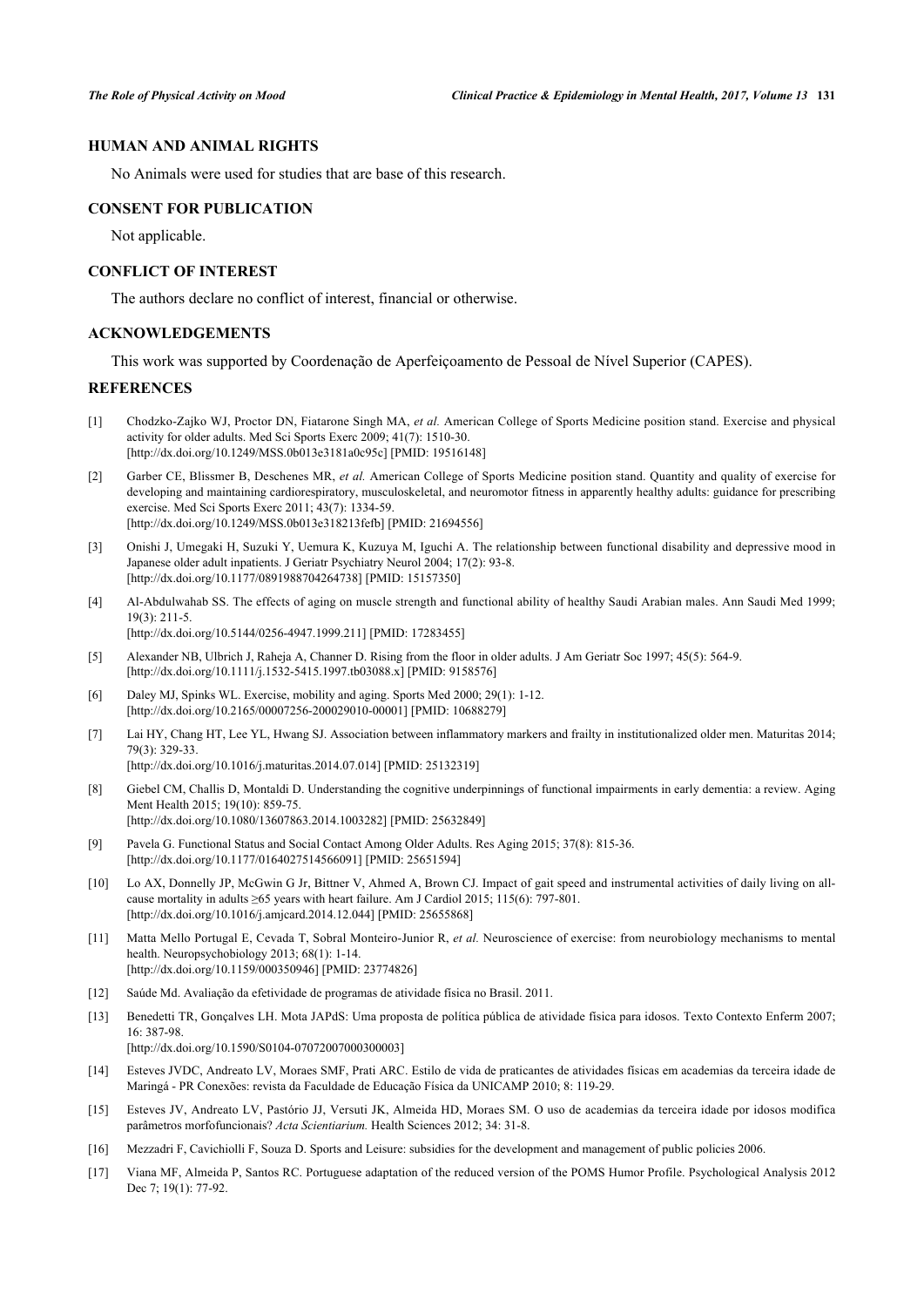#### **132** *Clinical Practice & Epidemiology in Mental Health, 2017, Volume 13 Monteiro-Junior et al.*

- <span id="page-7-0"></span>[18] Araújo CG. Sit-up test: presentation of a procedure for evaluation in Exercise and Sports Medicine. Rev Bras Med Esporte 1999; 5(5): 179-82. [\[http://dx.doi.org/10.1590/S1517-86921999000500004\]](http://dx.doi.org/10.1590/S1517-86921999000500004)
- <span id="page-7-1"></span>[19] Brito LB, Ricardo DR, Araújo DS, Ramos PS, Myers J, Araújo CG. Ability to sit and rise from the floor as a predictor of all-cause mortality. Eur J Prev Cardiol 2014; 21(7): 892-8. [\[http://dx.doi.org/10.1177/2047487312471759\]](http://dx.doi.org/10.1177/2047487312471759) [PMID: [23242910](http://www.ncbi.nlm.nih.gov/pubmed/23242910)]
- <span id="page-7-2"></span>[20] Cohen J. Statistical Power Analysis for the Behavioral Sciences. 1988; 2.
- <span id="page-7-3"></span>[21] Cohen J. A power primer. Psychol Bull 1992; 112(1): 155-9. [\[http://dx.doi.org/10.1037/0033-2909.112.1.155](http://dx.doi.org/10.1037/0033-2909.112.1.155)] [PMID: [19565683](http://www.ncbi.nlm.nih.gov/pubmed/19565683)]
- <span id="page-7-4"></span>[22] Deslandes A, Moraes H, Ferreira C, *et al.* Exercise and mental health: many reasons to move. Neuropsychobiology 2009; 59(4): 191-8. [\[http://dx.doi.org/10.1159/000223730\]](http://dx.doi.org/10.1159/000223730) [PMID: [19521110](http://www.ncbi.nlm.nih.gov/pubmed/19521110)]
- <span id="page-7-5"></span>[23] Blay SL, Andreoli SB, Fillenbaum GG, Gastal FL. Depression morbidity in later life: prevalence and correlates in a developing country. Am J Geriatr Psychiatry 2007; 15(9): 790-9. [\[http://dx.doi.org/10.1097/JGP.0b013e3180654179\]](http://dx.doi.org/10.1097/JGP.0b013e3180654179) [PMID: [17698602](http://www.ncbi.nlm.nih.gov/pubmed/17698602)]
- [24] Monteiro-Junior RS, Cevada T, Oliveira BR, *et al.* We need to move more: Neurobiological hypotheses of physical exercise as a treatment for Parkinson's disease. Med Hypotheses 2015; 85(5): 537-41. [\[http://dx.doi.org/10.1016/j.mehy.2015.07.011\]](http://dx.doi.org/10.1016/j.mehy.2015.07.011) [PMID: [26209418](http://www.ncbi.nlm.nih.gov/pubmed/26209418)]
- <span id="page-7-6"></span>[25] Strawbridge WJ, Deleger S, Roberts RE, Kaplan GA. Physical activity reduces the risk of subsequent depression for older adults. Am J Epidemiol 2002; 156(4): 328-34. [\[http://dx.doi.org/10.1093/aje/kwf047\]](http://dx.doi.org/10.1093/aje/kwf047) [PMID: [12181102](http://www.ncbi.nlm.nih.gov/pubmed/12181102)]
- <span id="page-7-7"></span>[26] Bäckmand HM, Kaprio J, Kujala UM, Sarna S. Physical activity, mood and the functioning of daily living A longitudinal study among former elite athletes and referents in middle and old age. Arch Gerontol Geriatr 2009; 48(1): 1-9. [PMID: [17942171\]](http://www.ncbi.nlm.nih.gov/pubmed/17942171)
- <span id="page-7-8"></span>[27] Pasco JA, Jacka FN, Williams LJ, Brennan SL, Leslie E, Berk M. Don't worry, be active: positive affect and habitual physical activity. Aust N Z J Psychiatry 2011; 45(12): 1047-52. [\[http://dx.doi.org/10.3109/00048674.2011.621063\]](http://dx.doi.org/10.3109/00048674.2011.621063) [PMID: [22059484](http://www.ncbi.nlm.nih.gov/pubmed/22059484)]
- <span id="page-7-9"></span>[28] Sarid O, Melzer I, Kurz I, Shahar DR, Ruch W. The effect of helping behavior and physical activity on mood states and depressive symptoms of of elderly people. Clin Gerontol 2010; 33: 270-82. [\[http://dx.doi.org/10.1080/07317115.2010.502105\]](http://dx.doi.org/10.1080/07317115.2010.502105)
- <span id="page-7-10"></span>[29] Blechner MJ. Interactions of social and neurobiological factors in depression. Contemp Psychoanal 2013; 44: 571-80. [\[http://dx.doi.org/10.1080/00107530.2008.10745976\]](http://dx.doi.org/10.1080/00107530.2008.10745976)
- <span id="page-7-11"></span>[30] Russo SJ, Nestler EJ. The brain reward circuitry in mood disorders. Nat Rev Neurosci 2013; 14(9): 609-25. [\[http://dx.doi.org/10.1038/nrn3381](http://dx.doi.org/10.1038/nrn3381)] [PMID: [23942470](http://www.ncbi.nlm.nih.gov/pubmed/23942470)]
- <span id="page-7-12"></span>[31] Morie M, Reid KF, Miciek R, et al. Habitual physical activity levels are associated with performance in measures of physical function and mobility in older men. J Am Geriatr Soc 2010; 58(9): 1727-33. [\[http://dx.doi.org/10.1111/j.1532-5415.2010.03012.x\]](http://dx.doi.org/10.1111/j.1532-5415.2010.03012.x) [PMID: [20738436](http://www.ncbi.nlm.nih.gov/pubmed/20738436)]
- <span id="page-7-13"></span>[32] Aoyagi Y, Park H, Watanabe E, Park S, Shephard RJ. Habitual physical activity and physical fitness in older Japanese adults: the Nakanojo Study. Gerontology 2009; 55(5): 523-31. [\[http://dx.doi.org/10.1159/000236326\]](http://dx.doi.org/10.1159/000236326) [PMID: [19776608](http://www.ncbi.nlm.nih.gov/pubmed/19776608)]
- <span id="page-7-14"></span>[33] Daly RM, Ahlborg HG, Ringsberg K, Gardsell P, Sernbo I, Karlsson MK. Association between changes in habitual physical activity and changes in bone density, muscle strength, and functional performance in elderly men and women. J Am Geriatr Soc 2008; 56(12): 2252-60. [\[http://dx.doi.org/10.1111/j.1532-5415.2008.02039.x\]](http://dx.doi.org/10.1111/j.1532-5415.2008.02039.x) [PMID: [19016934](http://www.ncbi.nlm.nih.gov/pubmed/19016934)]
- <span id="page-7-15"></span>[34] Guimarães AC, Andrade Quintão Coelho Rocha C, Marques Gomes AL, Ali Cader S, Martin Dantas EH. Effects of a physical activity program on the level of autonomy of elderly participants in the family health program. Fitness perform. j. 2008; 7(1): 5-9.
- <span id="page-7-16"></span>[35] Penha de Oliveira Santos MI, Harter Griep R. Functional capacity of the elderly attending a SUS program in Belém (PA). Ciência & Saúde Coletiva. 2013; 18(3): 753-61. [\[http://dx.doi.org/10.1590/S1413-81232013000300021\]](http://dx.doi.org/10.1590/S1413-81232013000300021) [PMID: [23546202](http://www.ncbi.nlm.nih.gov/pubmed/23546202)]
- <span id="page-7-17"></span>[36] Nunes ME, Santos S. Functional evaluation of the elderly in three physical activity programs: walking, water aerobics and Lian Gong. Rev Port Cienc Desporto 2009; 9: 150-9. [\[http://dx.doi.org/10.5628/rpcd.09.02-03.150\]](http://dx.doi.org/10.5628/rpcd.09.02-03.150)
- [37] Macedo DO, Freitas LM, Sheicher ME. Handgrip and functional mobility in elderly with different levels of physical activity. Fisioter Pesqui 2014; 21: 151-5. [\[http://dx.doi.org/10.1590/1809-2950/47321022014\]](http://dx.doi.org/10.1590/1809-2950/47321022014)
- <span id="page-7-18"></span>[38] Albuquerque IM, Emmanouilidis A, Ortolan T, *et al.* Capacidade funcional submáxima e força muscular respiratória entre idosas praticantes de hidroginástica e dança: um estudo comparativo. Rev Bras Geriatr Gerontol 2013; 16: 327-36. [\[http://dx.doi.org/10.1590/S1809-98232013000200012\]](http://dx.doi.org/10.1590/S1809-98232013000200012)